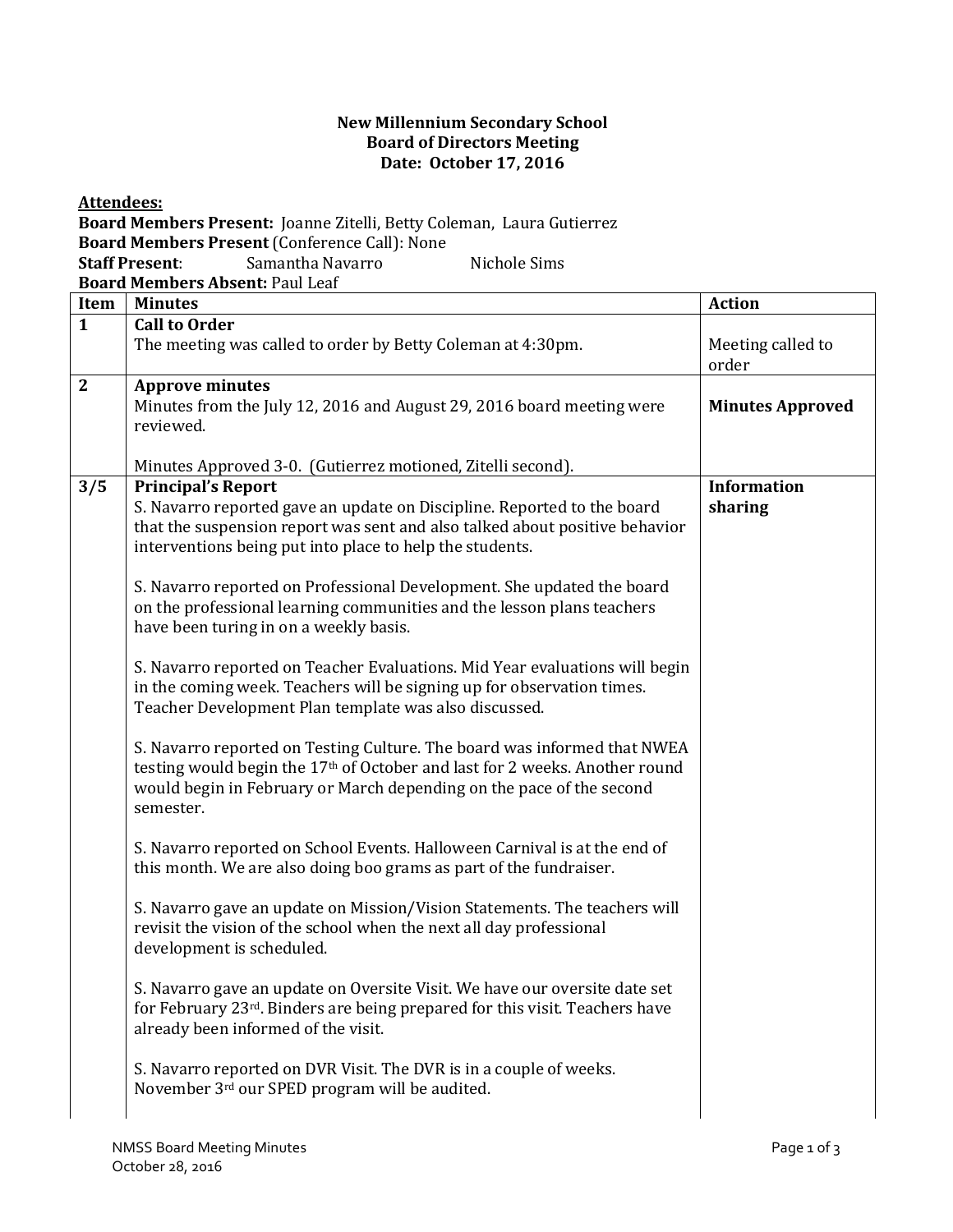| $\overline{\mathbf{4}}$ | <b>Chief Operating Officers Report</b><br>N. Sims reported on Enrollment and Recruitment for the current school<br>year. Our current enrollment is 201 students. The budget was set for 185<br>students. Our current ADA (attendance %) is 94.7%.<br>N. Sims provided an update on Relationship building with City of Refuge<br>church. Mr. Perry would like to receive board member requirements and<br>school information.                                                                               | <b>Information</b><br>sharing |
|-------------------------|------------------------------------------------------------------------------------------------------------------------------------------------------------------------------------------------------------------------------------------------------------------------------------------------------------------------------------------------------------------------------------------------------------------------------------------------------------------------------------------------------------|-------------------------------|
|                         | N. Sims provided an update on Home Depot. We're still waiting on an<br>answer from Home Depot regarding our application being approved.<br>N. Sims provided an update on Board Member Donation letter. Mrs. Sims is<br>currently working with Mr. Schulte to redraft the letter.                                                                                                                                                                                                                           |                               |
| 6                       | <b>Presentation of Board Member</b><br>N. Sims presented Dr. Mary Sims's bio to the board members. Dr. Sims was<br>present at the board meeting, which allowed the board members time to<br>interview her. The board members will vote on Dr. Sims membership during<br>the next board meeting in December. The board would like to interview Mr.<br>Ray at the next board meeting in December.                                                                                                            | <b>Information</b><br>sharing |
| $\overline{7}$          | <b>Educational Effectiveness Plan</b><br>S. Navarro reported on Educator Effectiveness Funds Plan. She explained<br>how the funds will be spent. The plan will focus on professional<br>development opportunities and a wide range of trainings for staff, teachers,<br>and administrators. The school will received \$23,460, which covers funding<br>for 2015-2018 school years.<br>The board accepted and voted to approve the Educational Effectiveness<br>Plan. 3-0 (Gutierrez moved, Zitelli second) | <b>Motion Approved</b>        |
| 8                       | <b>Merit Raiser for Staff/Teachers</b><br>N. Sims presented a handout for "Teacher Salary Schedule" for 2014-2015.<br>The salary schedule needs to adjust to meet the salary market for charter<br>schools. Staff members currently receive a 1-6% increase in salary annually.<br>N. Sims suggests the change the percent to 1-4% increase on salary. The<br>adjustment will allow the school to continue to grow without a major<br>impact on the budget.                                                | <b>Information</b><br>sharing |
| 9                       | <b>Salary Scale</b><br>N. Sims presented the handout for "Teacher Salary Schedule" for 2014-<br>2015. The salary schedule needs to adjust to meet the salary market for<br>charter schools. The board members requested a sample layout, plus<br>updated salary rates. Returning teachers will be grandfathered in to the<br>new plan with their current schedule rates.                                                                                                                                   | <b>Information</b><br>sharing |
| 10                      | <b>Administrative Evaluation</b>                                                                                                                                                                                                                                                                                                                                                                                                                                                                           | <b>Information</b>            |